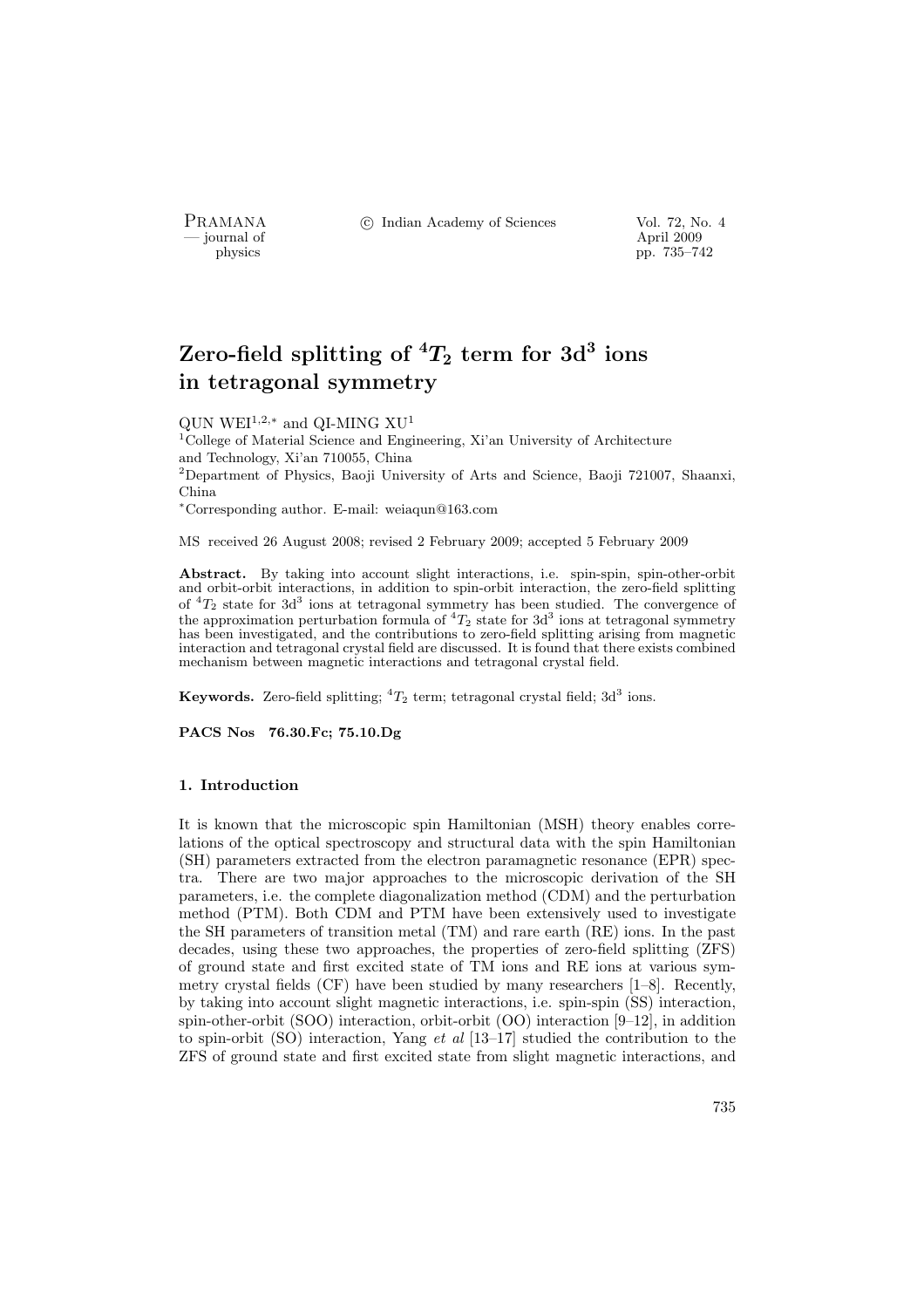the contributions to zero-field splitting of low-lying states arising from slight magnetic interaction and trigonal crystal field are investigated in ref. [18]. To the best of our knowledge, the contributions to the ZFS of  ${}^{4}T_{2}$  state for  $3d^{3}$  ions at tetragonal symmetry have not been studied. For the first time, the contributions to the  $ZFS$  of  ${}^{4}T_2$  state are studied in this paper, and the convergence of the approximation perturbation formula of  ${}^{4}T_{2}$  state for  $3d^{3}$  ions at tetragonal symmetry has been discussed.

### 2. Theory

Recently, an extended CDM/MSH program has been developed [13] for numerical calculations of the energy levels and eigenvectors as well as the SH parameters D,  $g_{\parallel}, g_{\perp}$  and  $\Delta g$  of the ground state for  $3\overline{d}^3$  configurations at trigonal type I  $(C_{3v}, D_3, D_4)$  $D_{3d}$ ) on the basis of the original CDM/MSH program [8,19,20]. Now, we developed the program further, and the program has been extended to include tetragonal type I  $(C_{4v}, D_{2d}, D_4, D_{4h})$  for  $3d^3$  ions. The original Hamiltonian includes the Coulomb interaction  $H_{ee}$ , the SO coupling interaction  $H_{SO}$ , and the crystal field Hamiltonian  $H_{CF}$ . In the extended CDM/MSH program three additional terms, i.e. the  $H<sub>SOO</sub>$ ,  $H<sub>SS</sub>$ , and  $H<sub>OO</sub>$  terms have been included in the Hamiltonian. Thus, the Hamiltonian for a  $3d<sup>3</sup>$  configuration, in the intermediate CF coupling scheme can be taken as [13]

$$
H = H_{ee}(B, C) + H_{CF}(B_{kq}) + H_{M}(\zeta_d, M_0, M_2),
$$
\n(1)

where  $H_{ee}$  represents electrostatic interactions,  $H_M$  represents magnetic interactions, and can be written as [13]

$$
H_{\rm M}(\zeta_d, M_0, M_2) = H_{\rm SO}(\zeta_d) + H_{\rm SS}(M_0, M_2) + H_{\rm SOO}(M_0, M_2) + H_{\rm OO}(M_0, M_2),
$$
\n(2)

where  $\zeta_d$  is the SO interaction parameter, and  $M_0$  and  $M_2$  are the Marvin's radial integrals [10,21] used for representing the SS, SOO, and OO interactions.  $H_{CF}$ represents the CF interactions, and may be given for tetragonal symmetry I  $(C_{4v}$ ,  $D_{2d}, D_4, D_{4h}$  in the Wybourne notation as [22]

$$
H_{\rm CF} = B_{20}C_0^{(2)} + B_{40}C_0^{(4)} + B_{44}C_4^{(4)} + B_{4-4}C_{-4}^{(4)},\tag{3}
$$

where the CF parameters  $B_{kq}$  measure the strength of interaction between the openshell electrons of paramagnetic ions and their surrounding crystalline environment [22,23] and hence play an important role in the CF studies, and can be expressed as [24]

$$
B_{20} = \delta - \mu,\tag{4}
$$

$$
B_{40} = 21Dq - \frac{3}{5}(3\mu + 4\delta),\tag{5}
$$

736 Pramana – J. Phys., Vol. 72, No. 4, April 2009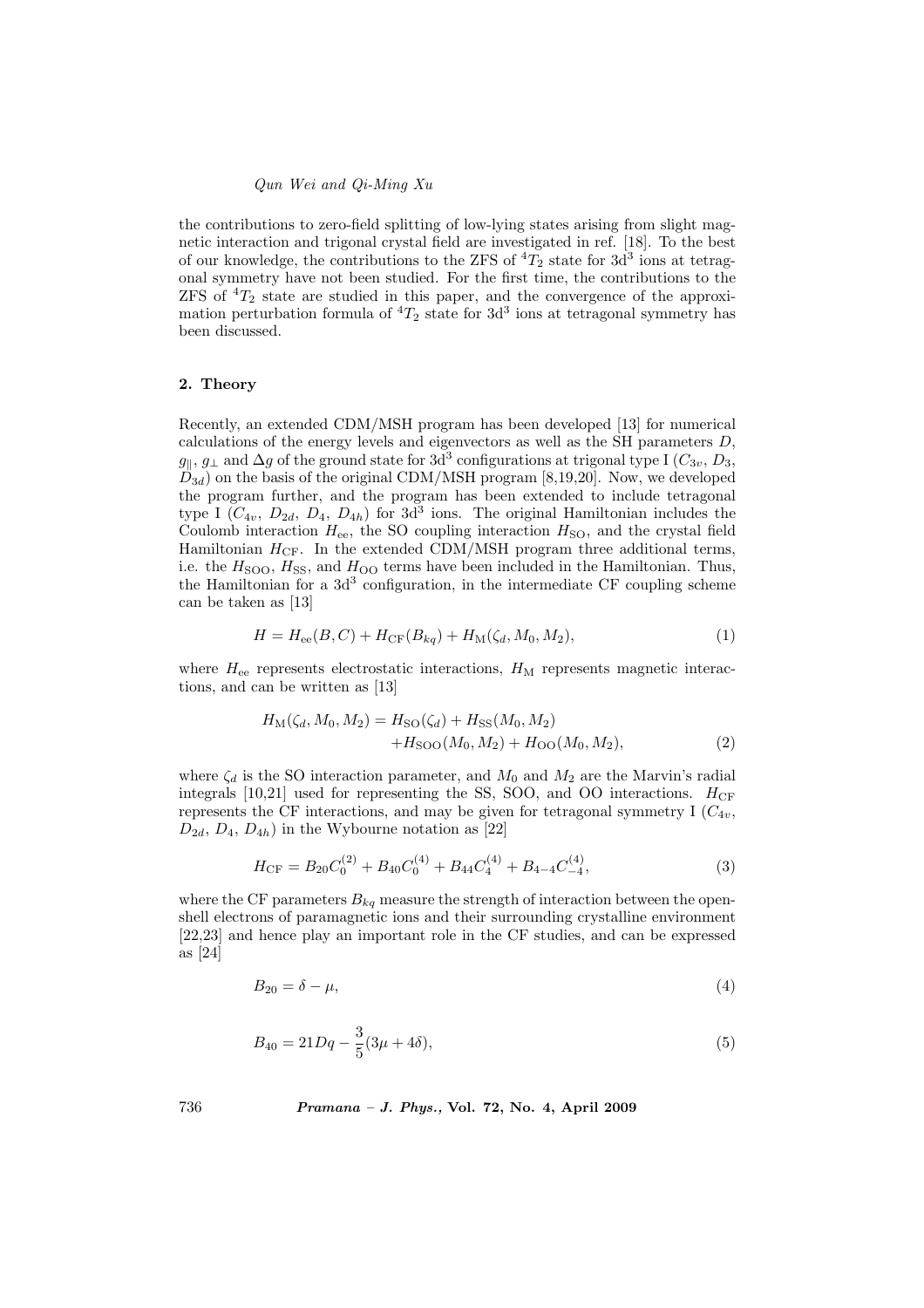Zero-field splitting of  ${}^4T_2$  term for  $3d^3$  ions

$$
B_{44} = 21\sqrt{\frac{5}{14}}Dq,\t\t(6)
$$

where  $Dq$  is the cubic CF parameter and the parameters  $\mu$  and  $\delta$  measure the net tetragonal CF components which vanish identically in cubic symmetry. It should be pointed out that, for tetragonal symmetry, the CF parameter  $B_{44} = B_{4-4}$ . The method of calculations of the matrix elements of  $H_{ee}$ ,  $H_{SO}$ , and  $H_{CF}$  has been described in ref. [19], and those for  $H_{SS}$ ,  $H_{SOO}$ , and  $H_{OO}$  in refs [13] and [25].

The free-ion  ${}^{4}F$  ground term of 3d<sup>3</sup> ions splits in octahedral symmetry into  ${}^{4}A_2$ ,  ${}^{4}T_2$ , and  ${}^{4}T_1$  terms, where  ${}^{4}A_2$  is the ground state, and do not split in tetragonal CF, but its irreducible representation changed into  ${}^{4}B_1$ . The SS and SOO effects of zero-field splitting of ground state  ${}^4B_1$  have been studied systematically in ref. [17]. The 12-fold-degenerated  ${}^{4}T_{2}$  term is split by tetragonal CF and magnetic interactions into six two-fold-degenerated terms, two of them are  ${}^{4}B_2$  terms, four of them are <sup>4</sup>E terms. We define the splitting  $\Delta(^{4}T_{2})$  as the difference between the average of  ${}^4B_2$  terms and the average of  ${}^4E$  terms, i.e.

$$
\Delta({}^4T_2) = \varepsilon[{}^4B_2(T_2)] - \varepsilon[{}^4E(T_2)].\tag{7}
$$

In ref. [26], Fairbank and Klauminzer obtained the perturbation loops of  ${}^{4}T_{2}$ state of  $Cr^{3+}$  ions in MgO crystal, which are in tetragonal symmetry. One can obtain the perturbation expression from the perturbation loops as

$$
\Delta({}^{4}T_{2}) = \delta + \frac{3}{4}\mu + \frac{3}{16}\frac{\mu^{2}}{(D_{4} - D_{1})} - \frac{3}{32}\frac{\mu^{3}}{(D_{4} - D_{1})^{2}}
$$

$$
- \frac{3\mu^{4} + 16\mu^{2}\delta^{2} - 8\mu^{3}\delta}{512(D_{4} - D_{1})^{3}} - \frac{9}{4}\frac{\mu^{2}\delta B^{2}}{(D_{4} - D_{1})^{2}(D_{5} - D_{1})^{2}} \tag{8}
$$

with  $D_1 = W(^{4}T_2) - W(^{4}A_2) = 10Dq$ ,  $D_4 = W(a^{4}T_1) - W(^{4}A_2) = 10Dq + 12B$ , and  $D_5 = W(b^4T_1) - W(4A_2) = 20Dq + 3B$  [27,28].

## 3. Numerical results

To study the properties of ZFS of the  ${}^{4}T_2$  state, as an example, we calculate the  $ZFS$  of  $MgO:Cr^{3+}$  crystal taking into account slight magnetic interactions. Spectral parameters used in the calculations are [15,26]:  $B = 530$  cm<sup>-1</sup>,  $C = 3410$  cm<sup>-1</sup>,  $Dq = 1645 \text{ cm}^{-1}, \zeta_d = 240 \text{ cm}^{-1}, k = 0.7, \mu = -3200 \text{ cm}^{-1}, \delta = 1350 \text{ cm}^{-1}, M_0 =$ 0.0990 cm<sup>-1</sup>,  $M_2 = 0.0078$  cm<sup>-1</sup>. The calculated values, using CDM and PTM respectively, and observed value are listed in table 1. In table 1,  $CDM<sup>(1)</sup>$  represents the calculation result with SO interaction only and  $CDM<sup>(2)</sup>$  the calculation results with SO, SOO, and OO interactions.

To study the validity of PTM, we take the same parameters as above, the variations of  $\Delta^{(4)}T_2$ ) with the CFPs  $Dq$ ,  $\mu$ , and  $\delta$ , are calculated by CDM and PTM, respectively. In the CDM, we considered SO interaction only. In order to cover wide range of CFP values, the CFPs  $\mu$  and  $\delta$  are chosen from  $-3000$  to 3000 cm<sup>-1</sup>, and that of  $Dq$  from 400 to 2000 cm<sup>-1</sup>, and the calculations were performed in steps of 200  $\text{cm}^{-1}$ . The results obtained from CDM and PTM are presented in

 $Pramana - J. Phys., Vol. 72, No. 4, April 2009$  (737)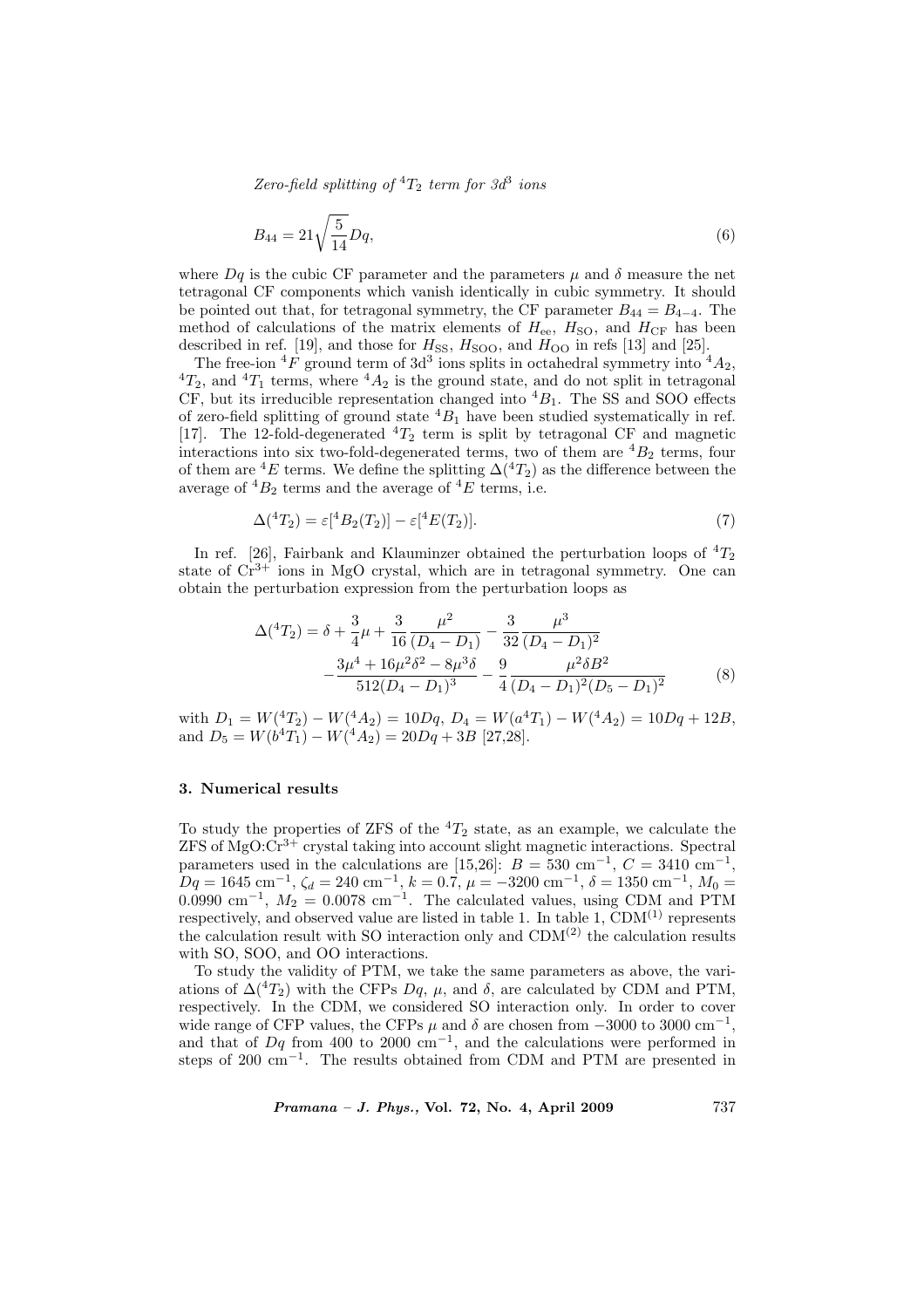Qun Wei and Qi-Ming Xu

Table 1. Zero-field splitting of  ${}^4T_2$  state for  $\text{Cr}^{3+}$  ions at tetragonal symmetry  $(\text{in cm}^{-1})$ .



Figure 1. The ZFS for  ${}^{4}T_{2}$  state of  $\mathrm{Cr}^{3+}$  ions ( $B = 530 \text{ cm}^{-1}$ ,  $C = 3410$  $\text{cm}^{-1}$ ,  $\zeta_d = 240 \text{ cm}^{-1}$ ,  $k = 0.7$ ,  $M_0 = 0.0990 \text{ cm}^{-1}$ ,  $M_2 = 0.0078 \text{ cm}^{-1}$ ) at tetragonal symmetry vs. (a)  $Dq$  ( $\mu = -3200$  cm<sup>-1</sup>,  $\delta = 1350$  cm<sup>-1</sup>), (b)  $\delta$  $(Dq = 1645 \text{ cm}^{-1}, \mu = -3200 \text{ cm}^{-1}), \text{ and } (\mathbf{c}) \mu (Dq = 1645 \text{ cm}^{-1}, \delta = 1350$  $\rm cm^{-1}$ ).

figure 1. We can see from figure 1 that the calculated results of CDM and PTM vs.  $\mu$  and  $\delta$  are in good agreement with each other.

In order to illustrate the relative validity of the PTM, it is convenient to define the percentage ratio:

$$
\eta = 100 \frac{|D_{\text{SO(CDM)}} - D_{\text{SO(PTM)}}|}{|D_{\text{SO(CDM)}}|} \%
$$
\n
$$
(9)
$$

The percentage ratio vs.  $Dq$  is presented in figure 2, and the major data points are listed in table 2. From table 2, one can see that the percentage ratio is in the range  $2.08 < \eta < 89.29\%$ , and  $\eta$  is less than 8.88% when  $Dq$  is more than 1200 cm<sup>-1</sup>. This indicates that the approximation PTM formula (eq. (8)) for  $\Delta({}^4T_2)$  do not work well in the case of weak crystal field.

738 Pramana – J. Phys., Vol. 72, No. 4, April 2009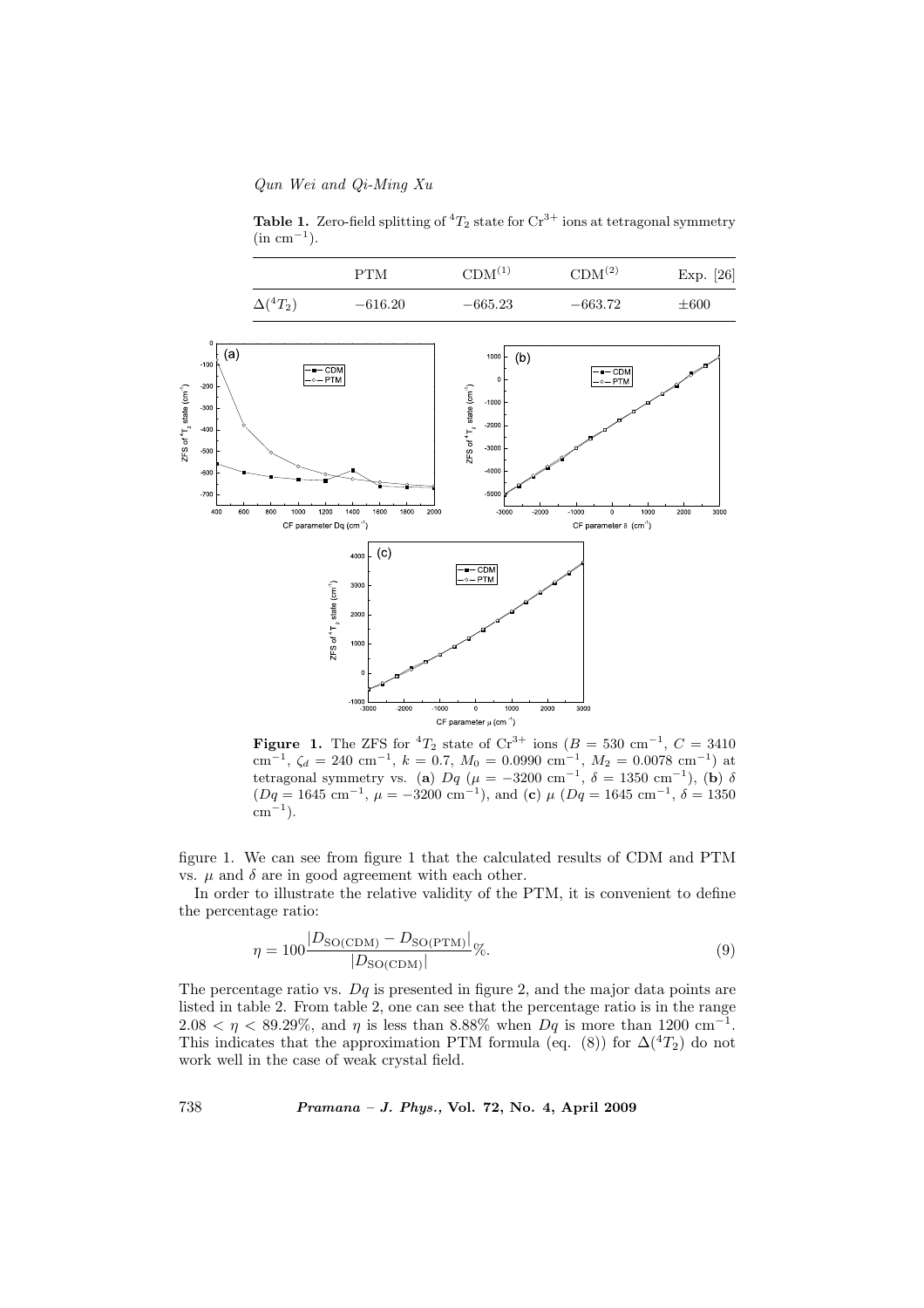Zero-field splitting of  ${}^4T_2$  term for  $3d^3$  ions



Figure 2. The percentage ratio vs.  $Dq$  ( $\mu = -3200 \text{ cm}^{-1}$ ,  $\delta = 1350 \text{ cm}^{-1}$ ).

To study the contributions to  $\Delta$ (<sup>4</sup>T<sub>2</sub>) from slight magnetic interactions, including SS, SOO, and OO interactions, the calculated results with various magnetic interactions vs.  $Dq$  are listed in table 2. The subscripts represent the magnetic interactions considered in eq. (2) in the symbols  $\Delta_{\text{SO}}$ ,  $\Delta_{\text{SO+SS}}$ ,  $\Delta_{\text{SO+SSO}}$ ,  $\Delta_{\text{SO+SS+SOO}}$ ,  $\Delta_{\text{Total}}$ . By comparing these terms, one can see that the contributions from SS, SOO or OO interaction are always slight, and follow the order:  $\Delta_{\rm SOO} > \Delta_{\rm OO} > \Delta_{\rm SS}$ .

In the approximation perturbation expression (eq.  $(8)$ ), the energy dominators  $D_1, D_4$ , and  $D_5$  are only associated with spin quartets. This means that the expression is obtained by considering spin quartets only. To study the contribution from spin doublets, we calculated the ZFS of  ${}^4T_2$  state with all the magnetic interactions but the spin doublets were omitted, and the results are listed in table 2 as  $\Delta_{\rm{quar}}.$  By comparing  $\Delta_{\rm{quar}}$  and  $\Delta_{\rm{Total}},$  one can discover that the contribution from quartets are dominant. The contribution from spin doublets are less than  $1\%$ except the data point  $Dq = 1400 \text{ cm}^{-1}$  which is about 10%. We calculated the  $ZFS$  of  ${}^{4}T_{2}$  state in two cases: considering magnetic interactions without tetragonal CF, and considering tetragonal CF without magnetic interactions. The results are listed in table 2 as  $\Delta_{\text{Hm}}$  and  $\Delta_{\text{Tetra}}$ , respectively. Comparing these two groups of data, one can deduce that, magnetic interactions and tetragonal CF can yield the splitting respectively, and the contribution to the ZFS is mainly from tetragonal CF. This result also can be derived by the numerical results of perturbation expression (see table V in ref. [26]), and we discover that the sum of  $\Delta_{\text{Tetra}}$  and  $\Delta_{\text{Hm}}$ is not equal to  $\Delta_{\text{Total}}$ . It has been referred in ref. [18] that there exists combined mechanism between magnetic interactions and trigonal CF in the ZFS of low-lying states for 3d<sup>3</sup> ions in trigonal CF. Here we also can draw a conclusion that there exists combined mechanism between magnetic interactions and tetragonal CF in the ZFS of  ${}^{4}T_{2}$  state for  $\mathrm{Cr}^{3+}$  ions in tetragonal CF. But this combined mechanism is slight. This can also be seen from eq. (8), and there are no cross terms between tetragonal CF and magnetic interactions.

 $Pramana - J. Phys., Vol. 72, No. 4, April 2009$  (739)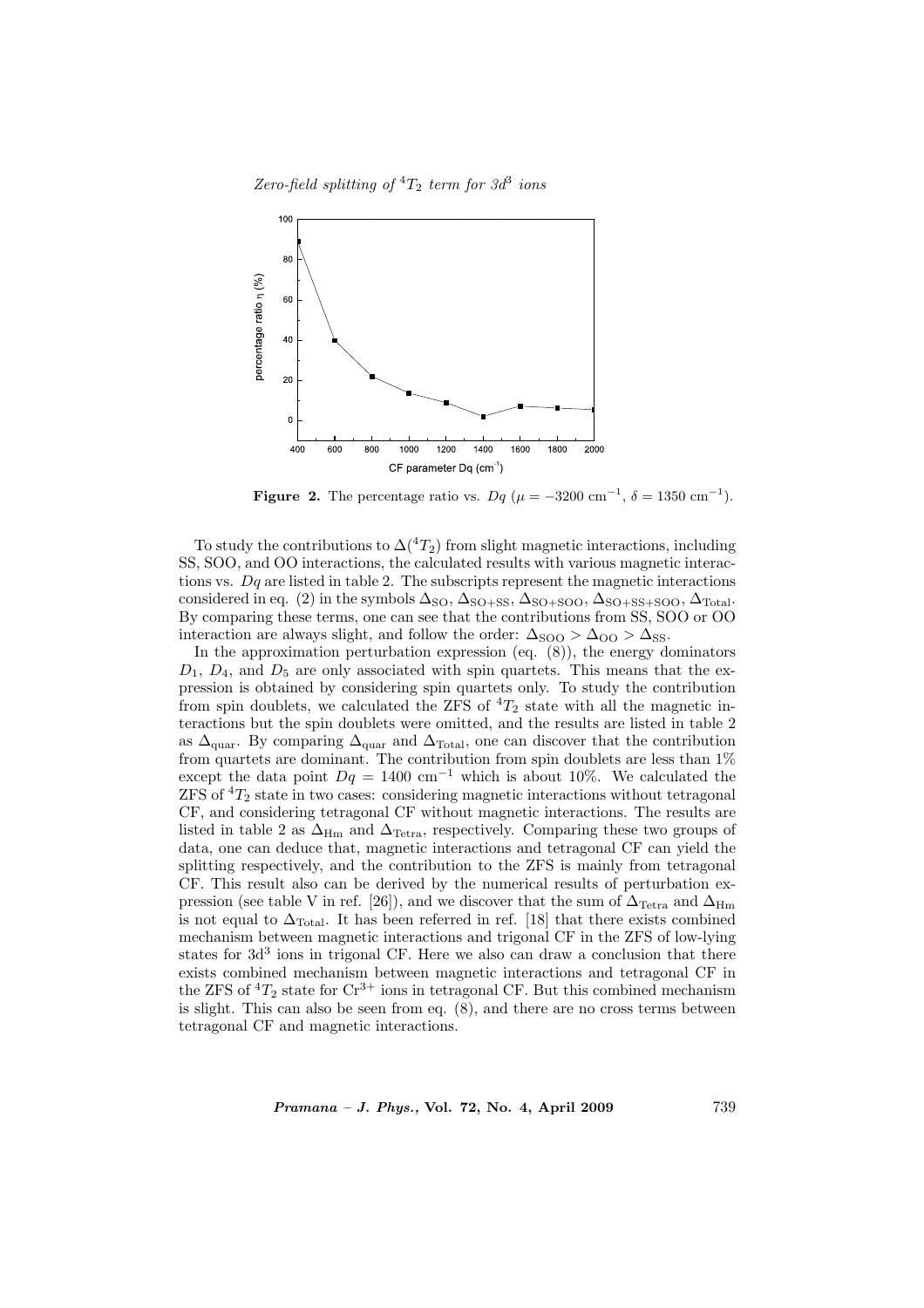|                                                                                                                       |                                 |                                     |                                                                                    | <b>NICD</b>                                                  |                                                               |                                                                                                         |                                                                                                     |                                                                                    |                                                                                                    |
|-----------------------------------------------------------------------------------------------------------------------|---------------------------------|-------------------------------------|------------------------------------------------------------------------------------|--------------------------------------------------------------|---------------------------------------------------------------|---------------------------------------------------------------------------------------------------------|-----------------------------------------------------------------------------------------------------|------------------------------------------------------------------------------------|----------------------------------------------------------------------------------------------------|
| NLH                                                                                                                   | $\overline{\text{S}}$           | $\Delta$ so <sub>+</sub> ss         | $\Delta$ so+soo                                                                    | $\Delta_{\rm SO+SS+SOO}$                                     | $\Delta_{\rm Total}$                                          | $\Delta_{\text{quar}}$                                                                                  | $\Delta_{\text{Hm}}$                                                                                | $\Delta_{\text{Tetra}}$                                                            | $\eta~(\%)$                                                                                        |
|                                                                                                                       | 0.07                            | 559.16                              | -556.24                                                                            | $-556.32$                                                    | $-556.95$                                                     | 557.73                                                                                                  |                                                                                                     | $-525.09$                                                                          |                                                                                                    |
|                                                                                                                       | 0.30                            | $-598.36$                           | 595.83                                                                             | $-595.89$                                                    | $-596.54$                                                     |                                                                                                         | $-5.83$<br>$-6.79$                                                                                  | $-570.24$                                                                          |                                                                                                    |
|                                                                                                                       | 0.06                            |                                     |                                                                                    | $-616.87$                                                    |                                                               |                                                                                                         |                                                                                                     |                                                                                    |                                                                                                    |
|                                                                                                                       |                                 |                                     |                                                                                    |                                                              |                                                               |                                                                                                         |                                                                                                     |                                                                                    |                                                                                                    |
| $\begin{array}{r} -59.64 \\ -358.23 \\ -481.82 \\ -481.33 \\ -543.23 \\ -577.82 \\ -613.62 \\ -623.78 \\ \end{array}$ | $-630.92$<br>$-635.34$<br>$-63$ | $-619.11$<br>$-630.97$<br>$-635.40$ | $\begin{array}{r} -616.82 \\ -628.85 \\ -633.45 \\ -587.86 \\ -660.55 \end{array}$ | $\begin{array}{r} -628.90 \\ -633.51 \\ -587.97 \end{array}$ | $-617.53$<br>$-629.56$<br>$-634.13$<br>$-587.06$<br>$-661.21$ | $\begin{array}{c} 597.91 \\ -619.75 \\ -633.41 \\ -633.74 \\ -642.51 \\ -649.51 \\ -649.64 \end{array}$ | $\begin{array}{r} -6.78 \\ -5.81 \\ -2.20 \\ \hline 36.51 \\ -18.74 \\ \hline 14.52 \\ \end{array}$ | $\begin{array}{r} -594.85 \\ -610.25 \\ -620.76 \\ -628.39 \\ -634.17 \end{array}$ | 39.23<br>39.35 71 73 80 80 71 72<br>39 71 71 80 80 80 71 72 91 91 92<br>50 71 92 93 94 95 96 96 97 |
|                                                                                                                       |                                 | $-589.20$                           |                                                                                    |                                                              |                                                               |                                                                                                         |                                                                                                     |                                                                                    |                                                                                                    |
|                                                                                                                       | $-589.09$<br>$-662.92$          | $-662.91$                           |                                                                                    | $-660.54$                                                    |                                                               |                                                                                                         |                                                                                                     |                                                                                    |                                                                                                    |
|                                                                                                                       | 36.20                           | $-666.22$                           | $-664.11$                                                                          | $-664.12$                                                    | $-664.77$                                                     | $-658.67$                                                                                               |                                                                                                     | $-638.71$                                                                          |                                                                                                    |
|                                                                                                                       | 68.86                           | 668.89                              | $-666.83$                                                                          | 666.86                                                       | $-667.52$                                                     | $-661.91$                                                                                               |                                                                                                     | $-642.36$                                                                          |                                                                                                    |

Qun Wei and Qi-Ming Xu

Pramana – J. Phys., Vol. 72, No. 4, April 2009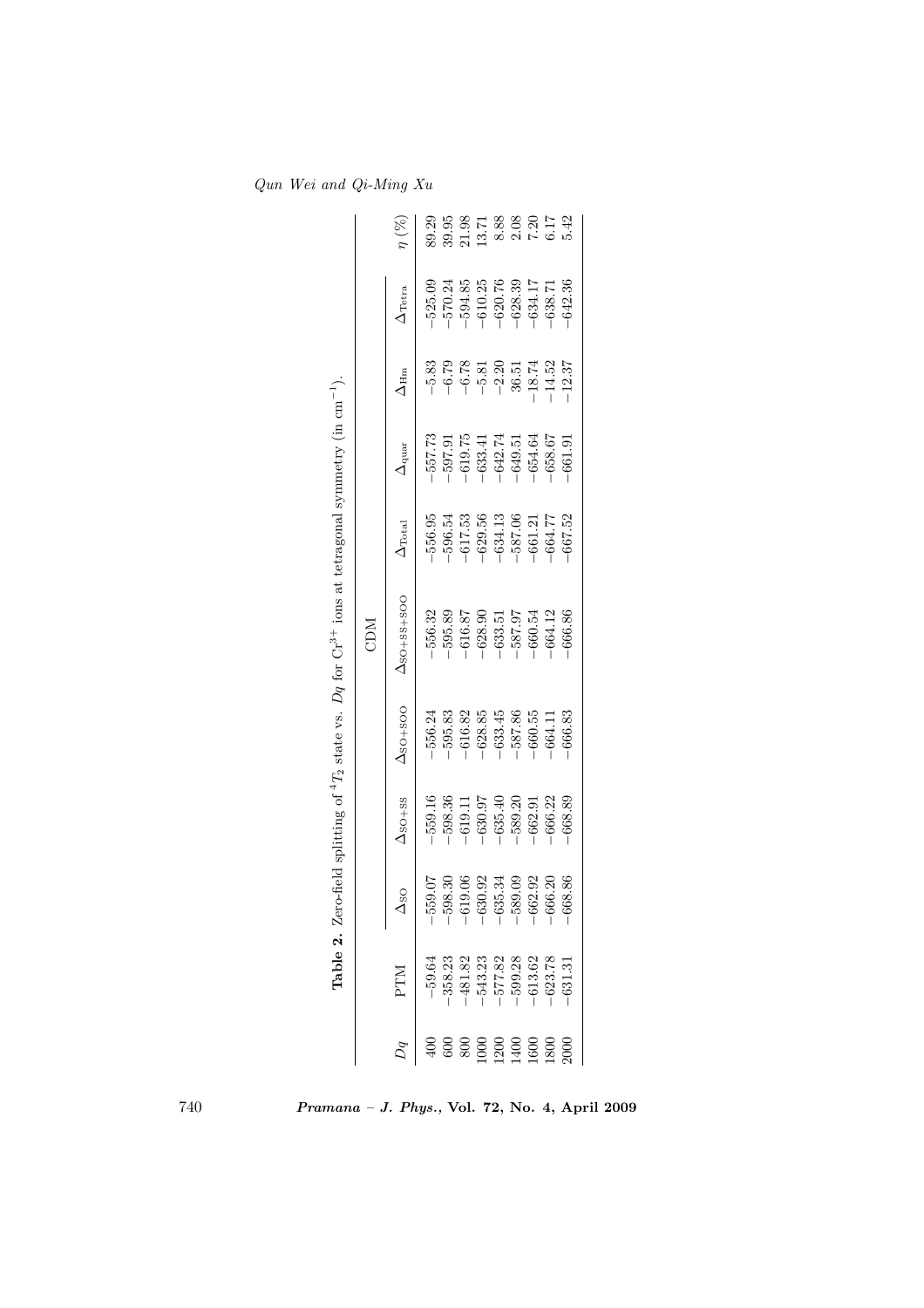Zero-field splitting of  ${}^4T_2$  term for  $3d^3$  ions

#### 4. Summary

The ZFS of  ${}^{4}T_2$  state for  $3d^3$  ions in tetragonal CF has been investigated using the extended CDM/MSH program and PTM expression. Our investigations show that, the convergence of PTM expression in the case of strong field is preferable. The contributions to ZFS arising from the SS, SOO, and OO interactions have been taken into account in addition to the major ones due to the SO interaction. The ZFS of  ${}^{4}T_{2}$  state are interpreted systematically. It is found that there exists combined mechanism between magnetic interactions and tetragonal CF in the ZFS of  ${}^{4}T_2$  states of 3d<sup>3</sup> ions.

#### Acknowledgment

This project was supported by Science Foundation of the Education Department of Shaanxi Province, China (Project No. 08JK216), the National Defence Foundation (Project No. EP060302), and by the Key Research Foundation of Baoji University of Arts and Science (Project No. ZK0713).

#### References

- [1] P Hu, L H Xie and P Huang, Physica B339, 74 (2003)
- [2] W L Yu, J. Chem. Phys. 59, 261 (1998)
- [3] W C Zheng, S Tang and X X Wu, Physica B348, 42 (2004)
- [4] W L Feng, Pramana J. Phys. 70, 705 (2008)
- [5] M G Brik, C N Avram and N M Avram, Physica B384, 78 (2003)
- [6] Z Y Yang, C Rudowicz and J Qin, Physica B318, 188 (2002)
- [7] S Y Wu, X Y Gao and H N Dong, Z. Naturforsch. A61, 78 (2006)
- [8] Z Y Yang, J. Magn. Magn. Mater. 238, 200 (2002)
- [9] G Malli, J. Chem. Phys. 48, 1092 (1968)
- [10] G Malli, J. Chem. Phys. 48, 1088 (1968)
- [11] H Horie, *Prog. Theor. Phys.* **10**, 296 (1953)
- [12] R E Trees, Phys. Rev. 82, 683 (1951)
- [13] Y Hao and Z Y Yang, J. Magn. Magn. Mater. 299, 445 (2006)
- [14] Z Y Yang and Q Wei, Chin. J. Chem. Phys. 17, 401 (2004)
- [15] Z Y Yang and Y Hao, Acta Phys. Sin. **54**, 2883 (2005)
- [16] Z Y Yang, Y Hao, C Rudowicz and Y Y Yeung, J. Phys.: Condens. Matter 16, 3481 (2004)
- [17] Z Y Yang, J. Lumin. 126, 753 (2007)
- [18] Q Wei, Z Y Yang, C J Wang and Q M Xu, Spectrochim. Acta A68, 665 (2007)
- [19] Z Y Yang and W L Yu, Chin. J. Chem. Phys. 11, 422 (1998)
- [20] Z Y Yang, C Rudowicz and Y Y Yeung, J. Phys. Chem. Solids 64, 887 (2003)
- [21] H H Marvin, Phys. Rev. 71, 102 (1947)
- [22] C Rudowicz, Magn. Reson. Rev. 13, 1 (1987)
- [23] D J Newman and B Ng, Rep. Prog. Phys. 52, 699 (1989)

 $Pramana - J. Phys., Vol. 72, No. 4, April 2009$  741